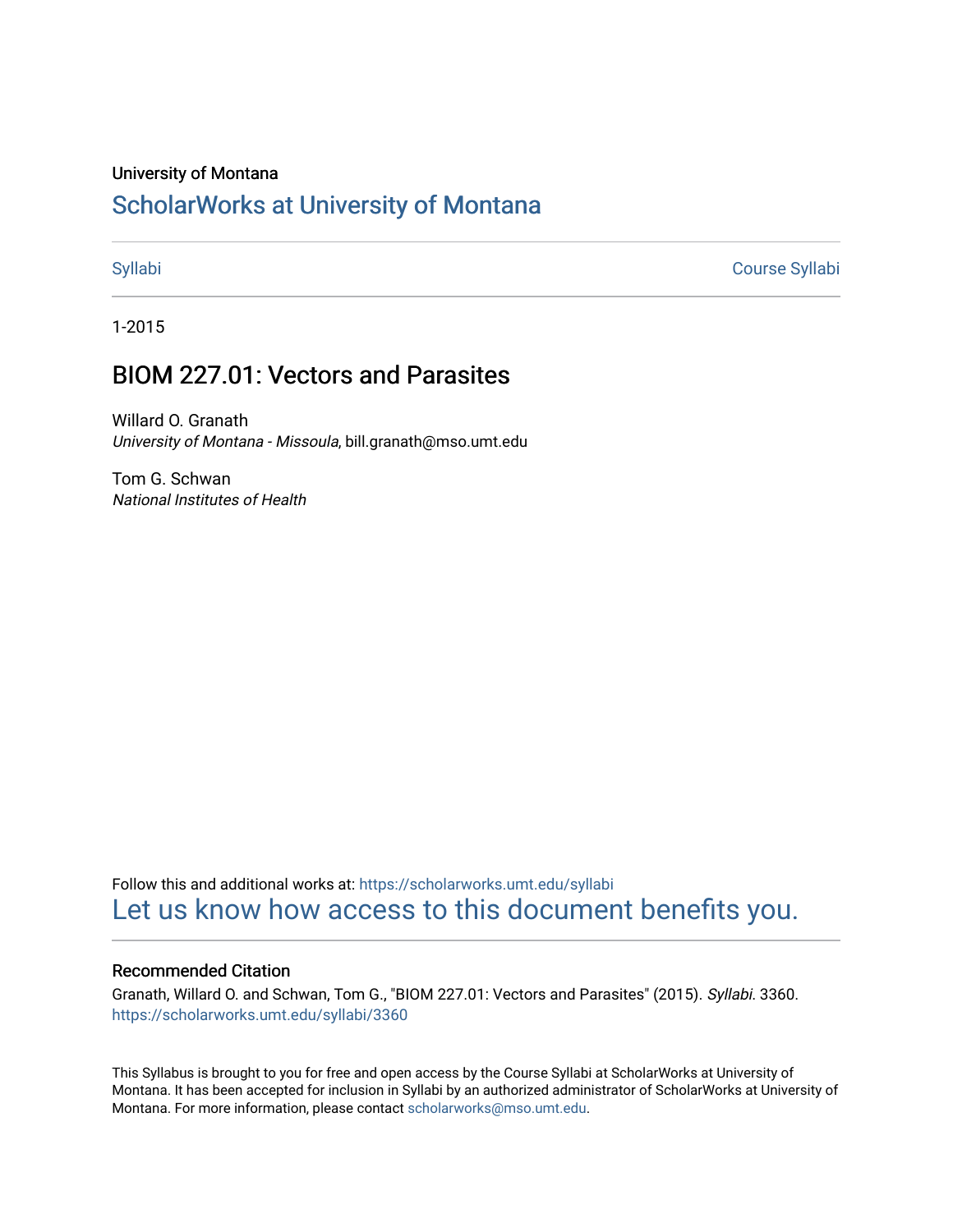# **BrOM 227 Epidemiology of Vector-Borne and Parasitic Diseases**

Spring semester, 2015

Instructors:

- Dr. W.O. Granath, Biological Sciences, University of Montana; Office: HS 306; phone: 243-2975 ; email: bill.granath@mso.umt.edu
- Dr. T. G. Schwan, Laboratory of Zoonotic Pathogens, National Institutes of Health, Hamilton, MT; phone: 363-9250; email: tschwan@niaid.nih.gov; UM office: HS 406

Lecture: Tu, Th 2: 10-3:30PM , Room: HS 207

# *PLEASE TURN OFF CELL PHONES DURING CLASS*

Textbook (recommended): H.F.L. Wertheim, P. Horby and J.P. Woodall. 2012. Atlas of Human Infectious Diseases, Wiley-Blackwell Publishing. (A copy will be placed on reserve in the library; a Kindle edition is also available from Amazon).

Some useful resources:

http://www.cdc.gov/globalhealth/

This is the address for the Center for Disease Control's (CDC) global health web site. from here, you can navigate to a variety of useful web pages.

### http://www.dpd.cdc.gov/dpdx/default.htm

This is the address for the DPDx, a web site developed and maintained by the CDC's Division of Parasitic Diseases. Their goal is "to use the Internet to strengthen diagnosis of parasitic diseases, both in the United States and abroad." This site has some terrific images of parasites.

http://www.who.int/en/

This is the address for the World Health Organization 's (WHO) web site. From here, you can navigate to a variety of useful web pages including world-wide coverage of current outbreaks and other timely information.

Lecture exams:

Three I hour midterms and a comprehensive final exam (see lecture topics for subjects to be covered on each exam).

Grading: Each of the 3 midterms and final will count equally. Your lowest grade will be dropped and your final grade will be based on averaging your 3 highest test scores.

Extra credit: Bring in and present an "infectious disease in the news" and receive I extra point per news story on your next test. Limited to 1 news item per lecture (details of how to do this/expectations will be described in class).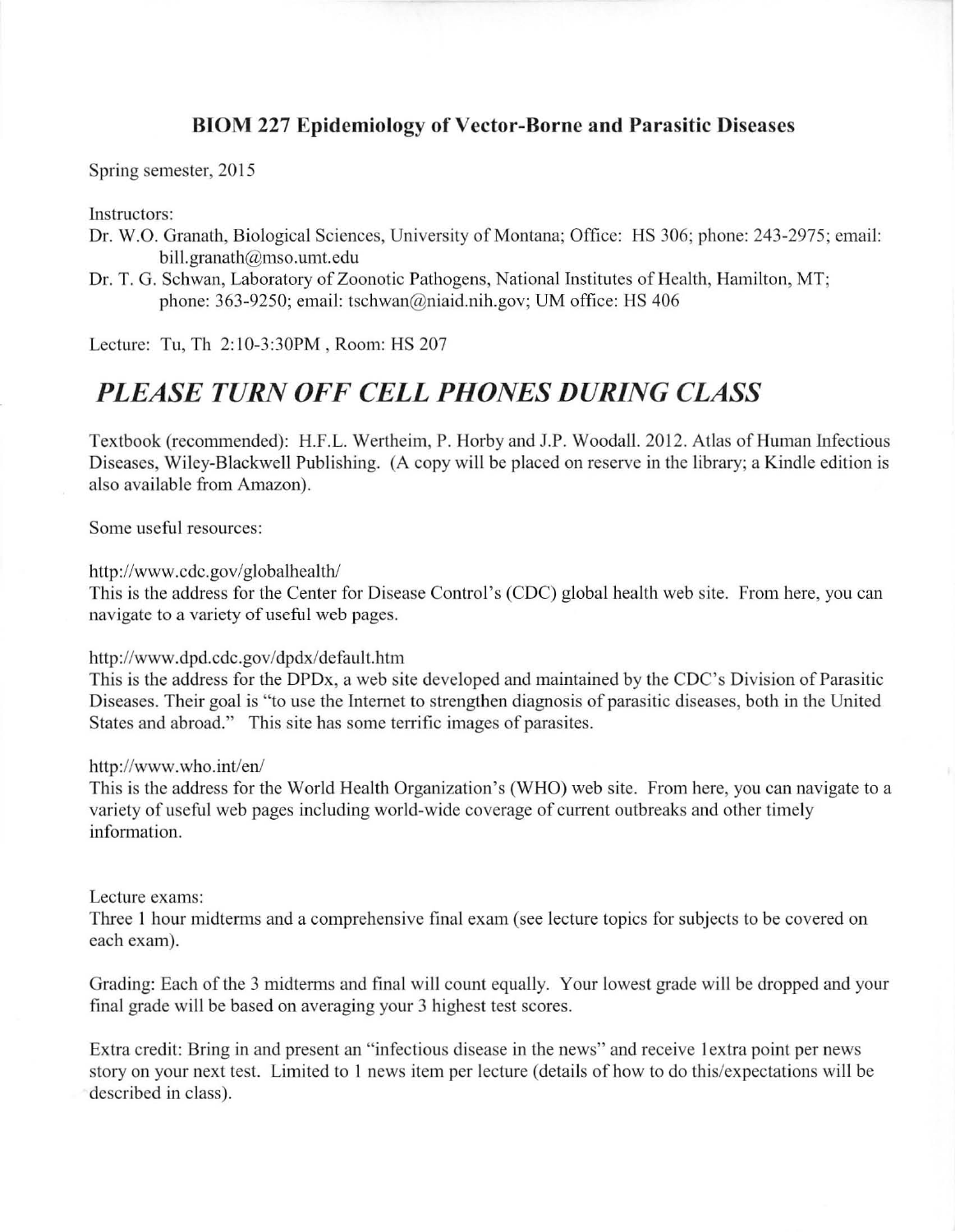### Class Goals:

The purpose of this class is to give you an overview of the major groups of parasites and arthropod-borne pathogens that infect humans throughout the world. After taking this class you should have an understanding of the biology of these organisms including their transmission and pathology. We will also discuss methods to prevent and control these diseases.

## **ATTENTION:**

*All students must practice academic honesty. Academic misconduct is subject to an academic penalty by the course instructors and/or a disciplinary sanction by the University.* 

All students need to be familiar with the Student Conduct Code. The Code is available for review online at *hllp://www.umt.edu/SAIVPSA/index.cjin/page/ 1321 .* 

### **SYLLABUS (l.o.=learning outcome)**

| Date | <b>Topic</b>                                                                                                                                                                                                                                                                                                    | <b>Readings</b> |
|------|-----------------------------------------------------------------------------------------------------------------------------------------------------------------------------------------------------------------------------------------------------------------------------------------------------------------|-----------------|
| Jan. | 27 General information, introduction to vector-borne and parasitic diseases<br>l.o.: Goals and expectations of class will explained and some pertinent<br>vocabulary will be introduced. Epidemiological methods will be discussed.                                                                             | lecture         |
|      | 29 Overview of the biology of blood-feeding arthropods<br>1.o.: Understand the basic biology, life cycles, and diversity of arthropods that feed<br>on blood and are vectors of human pathogens.                                                                                                                | lecture         |
| Feb. | 3 Tick-borne bacterial diseases: Lyme disease (borreliosis)<br>1.0.: Be able to describe the causative agent and transmission cycle in nature, the<br>distribution and impact of this disease on people; understand the life cycle of Ixodid<br>(hard) ticks.                                                   | Ch. 35          |
|      | 5 Tick-borne bacterial diseases: Relapsing fever in North America<br>1.0.: Be able to describe the causative agents and their transmission cycle in nature;<br>understand the life cycle of Argasid (soft) ticks and clinical manifestations of human<br>infection.                                             | Ch. 44          |
|      | 10 Tick-borne bacterial diseases: Relapsing fever in Africa<br>l.o.: Be able to describe the causative agent, the transmission cycle in nature,<br>and contrast the epidemiological differences between North America and Africa.                                                                               | Ch. 45-46       |
|      | 12 Tick-borne bacterial diseases: Rocky Mountain Spotted Fever and others<br>l.o.: Be able to describe the causative agents, their transmission cycles in nature,<br>and the distribution and impact of these diseases on people; understand the life cycles<br>of the tick vectors.                            | Ch. 29          |
|      | 17 Flea- and louse-borne bacterial diseases: plague; murine and epidemic typhus<br>1.0.: Be able to describe the causative agents, modes of transmission, geographic<br>distribution, life cycles of the insect vectors, and the current and historical impact<br>these diseases have had on human populations. | Ch. 40          |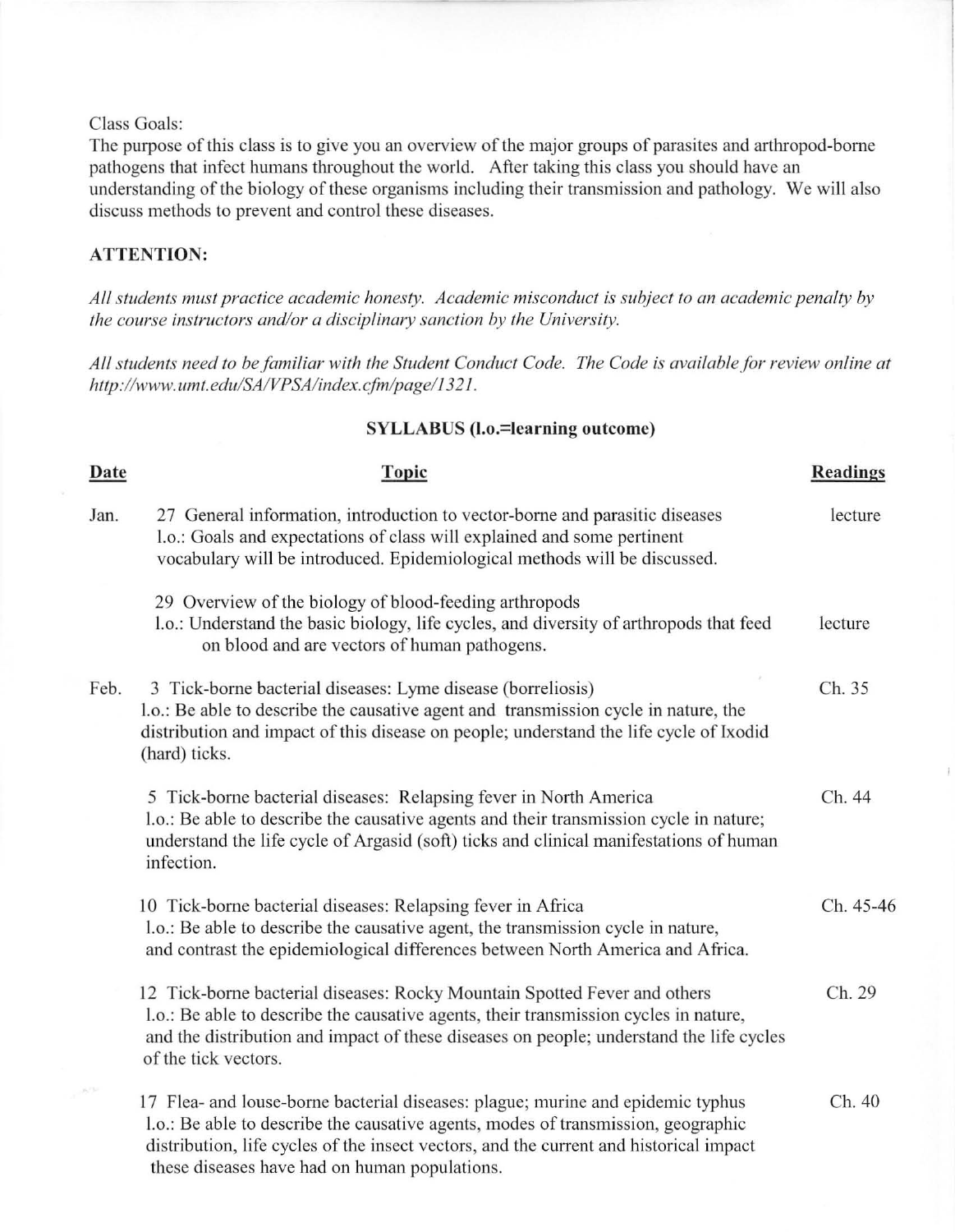| 19 Tick-borne viral diseases: Tick-borne Encephalitis, Colorado Tick Fever; tick paralysis lecture<br>1.0.: Be able to describe the causative agents, their transmission cycles in nature, the<br>distribution and prevalence of infections, and methods of protection and prevention of<br>these and other tick-borne diseases. |                       |
|----------------------------------------------------------------------------------------------------------------------------------------------------------------------------------------------------------------------------------------------------------------------------------------------------------------------------------|-----------------------|
| 24 Insect-borne viral diseases: Yellow Fever; Dengue Fever; West Nile Encephalitis<br>1.o.: Be able to describe the causative agents, disease manifestations and transmission<br>cycles in nature. Review for midterm (come prepared with questions).                                                                            | lecture               |
| 26 Exam I; covers material from 1/27 to 2/24                                                                                                                                                                                                                                                                                     |                       |
| Mar. 3 Parasitology as a discipline; Principles of protozoan biology<br>lecture<br>l.o.: Be able to describe the basic biology of parasitic protozoa.                                                                                                                                                                            |                       |
| 5 Vector-borne protozoa: Malaria<br>1.0.: After this and the ensuing lecture you should be able to describe the biology<br>of malaria in detail including the life cycles of the 4 species of <i>Plasmodium</i><br>infecting humans, their pathology, prevention and treatment.                                                  | Ch. 78-81             |
| 10 Vector-borne protozoa: Malaria (continued); babesiosis<br>Ch. 78-81<br>l.o: See lecture, above.                                                                                                                                                                                                                               |                       |
| 12 Vector-borne protozoa: African sleeping sickness and Chagas Disease<br>(American trypanosomiasis)<br>l.o.: Be able to describe the biology of hemoflagellates causing African<br>sleeping sickness and Chagas' Disease                                                                                                        | Ch. 88, 89;           |
| Vector-borne protozoa: Leishmaniasis; Principles of helminth (worm)<br>17<br><b>Biology</b><br>l.o.: Be able to describe the biology of human-infecting Leishmania species<br>and become familiar with general parasitic helminth biology                                                                                        | Ch. 74-76;<br>lecture |
| 19 Vector-borne helminths: Lymphatic filariasis<br>1.0.: After this and the next lectures you should be able to describe the biology of human-<br>infecting filarial nematodes                                                                                                                                                   | Ch. 72                |
| 24 Vector-borne helminths: River blindness, African eye worm and zoonotic filarial<br>infections<br>l.o.: See previous lecture.                                                                                                                                                                                                  | Ch. 82,77             |
| 26 Snail-borne helminths: Schistosomiasis<br>1.0.: You should be able to diagram the life cycles of Schistosoma mansoni,<br>S. japonicum, S. mekongi and S. haematobium and be able to describe the<br>pathological features of each.                                                                                            | Ch. 85,86             |

ú.

 $\ddot{ }$